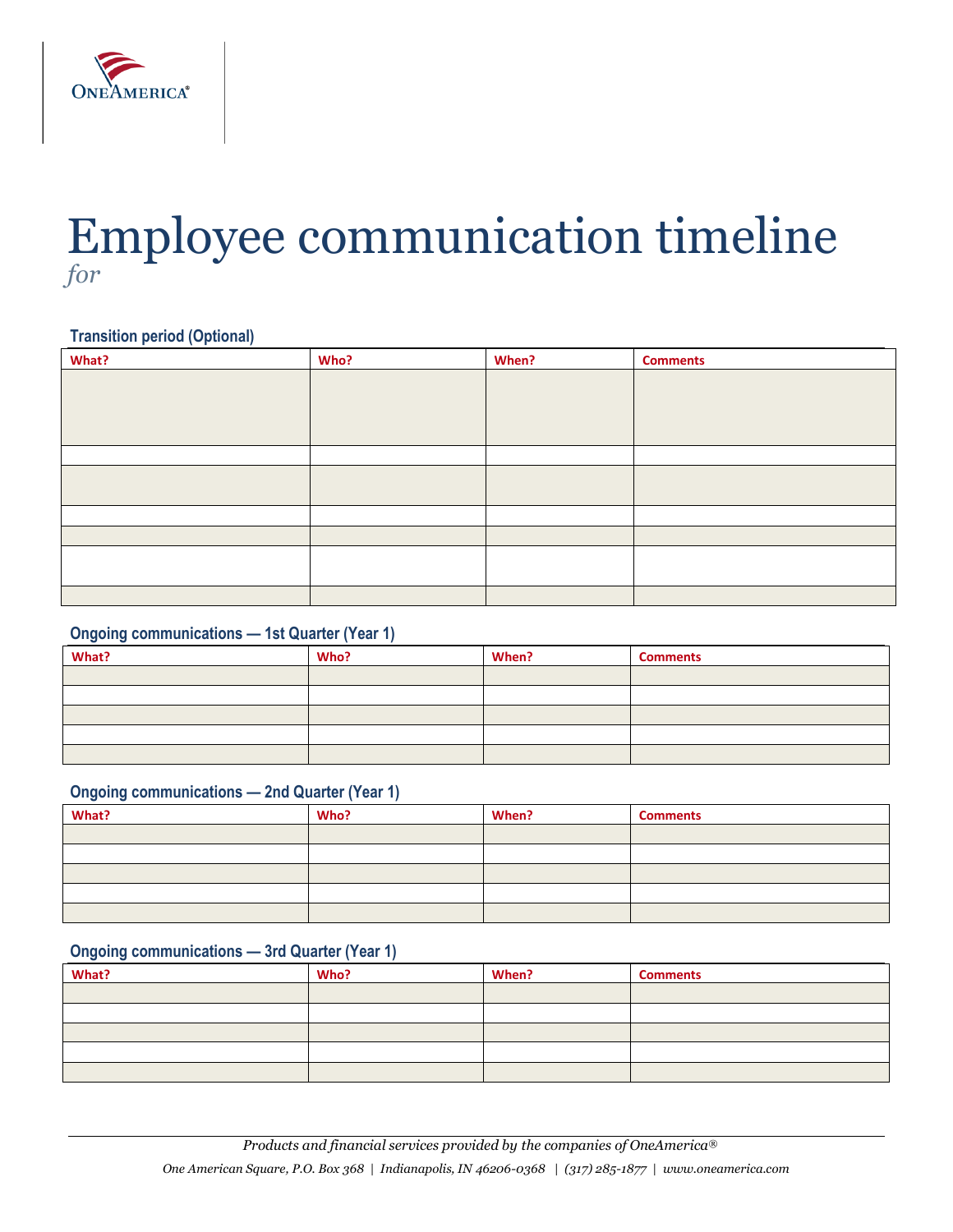

#### **Ongoing communications — 4th Quarter (Year 1)**

| What? | Who? | When? | <b>Comments</b> |
|-------|------|-------|-----------------|
|       |      |       |                 |
|       |      |       |                 |
|       |      |       |                 |
|       |      |       |                 |
|       |      |       |                 |

#### **Ongoing communications — 1st Quarter (Year 2)**

| What? | Who? | When? | <b>Comments</b> |
|-------|------|-------|-----------------|
|       |      |       |                 |
|       |      |       |                 |
|       |      |       |                 |
|       |      |       |                 |
|       |      |       |                 |

#### **Ongoing communications — 1st Quarter (Year 2)**

| What? | Who? | When? | <b>Comments</b> |
|-------|------|-------|-----------------|
|       |      |       |                 |
|       |      |       |                 |
|       |      |       |                 |
|       |      |       |                 |
|       |      |       |                 |

 All group variable annuity contracts are issued by American United Life Insurance Company® (AUL), One American Square, Indianapolis, IN 46206-0368, 1-800-249-6269. Registered group variable annuity contracts are distributed by OneAmerica Securities, Inc., Member FINRA, SIPC, a Registered Investment Advisor, 433 N. Capitol Ave., Indianapolis, IN 46204, 1-877-285-3863. McCready and Keene provides administrative and record keeping services and is not a broker/dealer or an investment advisor. Neither AUL, OneAmerica Securities, McCready and Keene nor their representatives provide tax, legal or investment advice.